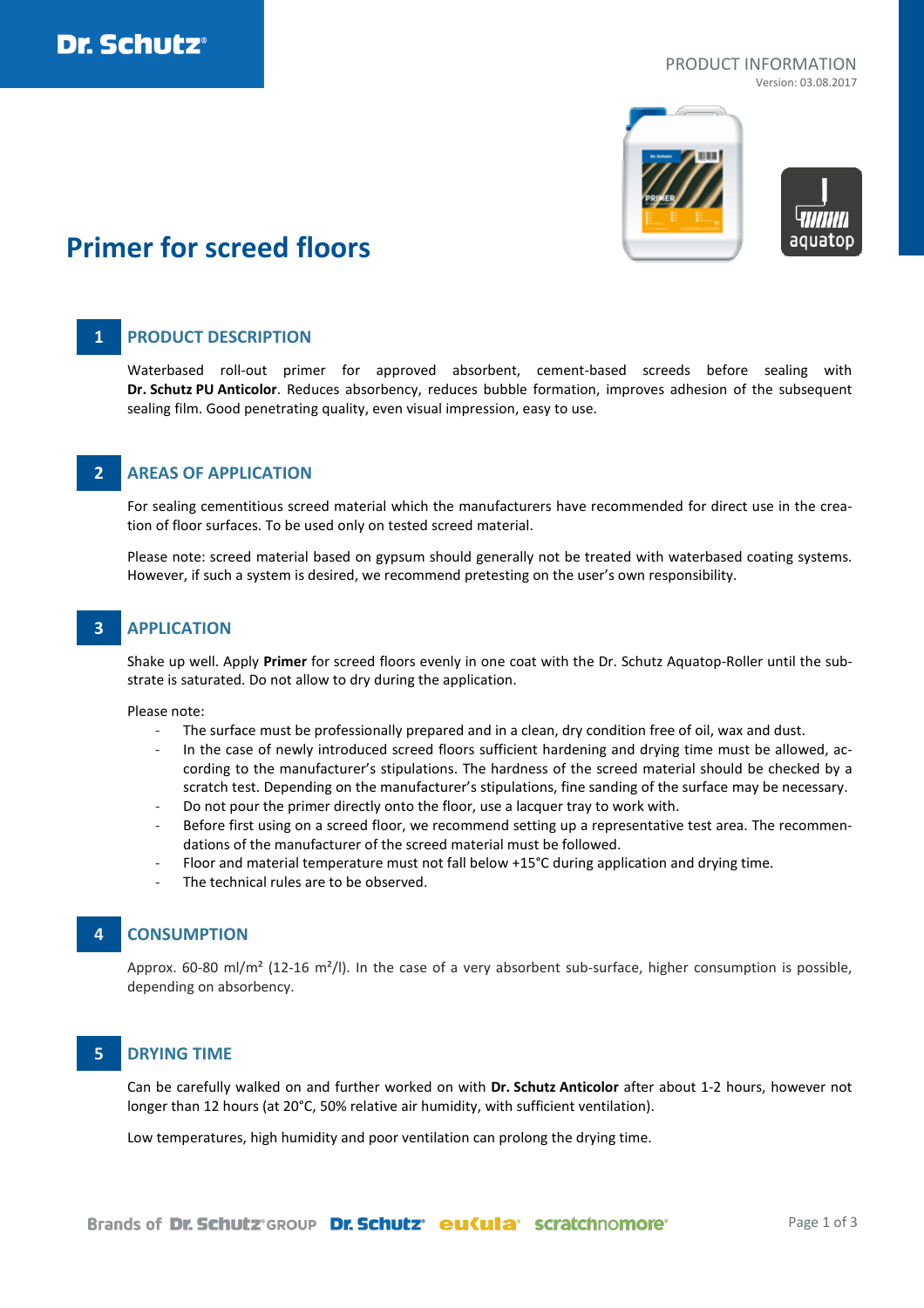

## PRODUCT INFORMATION

Version: 03.08.2017



# **Primer for screed floors**

### **7 STORAGE**

Protect against frost. Store in a cool, dry place. Will keep for 12 months in unopened, original canister from the date of manufacture. Keep coating materials out of the reach of children.

When stored in varying temperatures and/or in an opened canister, dried parts can form. If so, sieve these out before using.

### **8 TECHNICAL DATA**

Contained substances: water, polyacrylate, polyurethane, glycolether, silicic acids, waxes, additives. Contains 1,2 benzisothiazol-3(2H)-one. May produce an allergic reaction.

voc (g/l) 110 (ISO11890) / GISCODE: W3+ / 2004/42/IIA(i)(140)140.

ADR/RID: not a dangerous good as defined by transport regulations.

CLP: The product is not classified according to the CLP regulation..

Even when using low polluting products, the usual technical safety measures are to be observed. Keep out of the reach of children. Emptied canisters can be disposed of in household waste, or taken to a recycling centre.

### **9 SPECIAL NOTES**

- Clean the working tools and implements with water. The hardened remains of lacquer can only be removed mechanically. We recommend always using new, dry Aquatop Rollers.
- Please pay attention to the printed batch number. Only use products with the same batch number in one layer. In the case of a different batch, mix this in a separate container before using.

### **10 CROSS-REFERENCE**

Our following publications in their updated form are valid as an integral part of this fact sheet:

- General notes on the application of Dr. Schutz finishes
- Safety data sheet available on request.

The quoted printed matter, as well as this product information in its updated form, is available on our homepage www.dr-schutz.com or on request from the address quoted below.